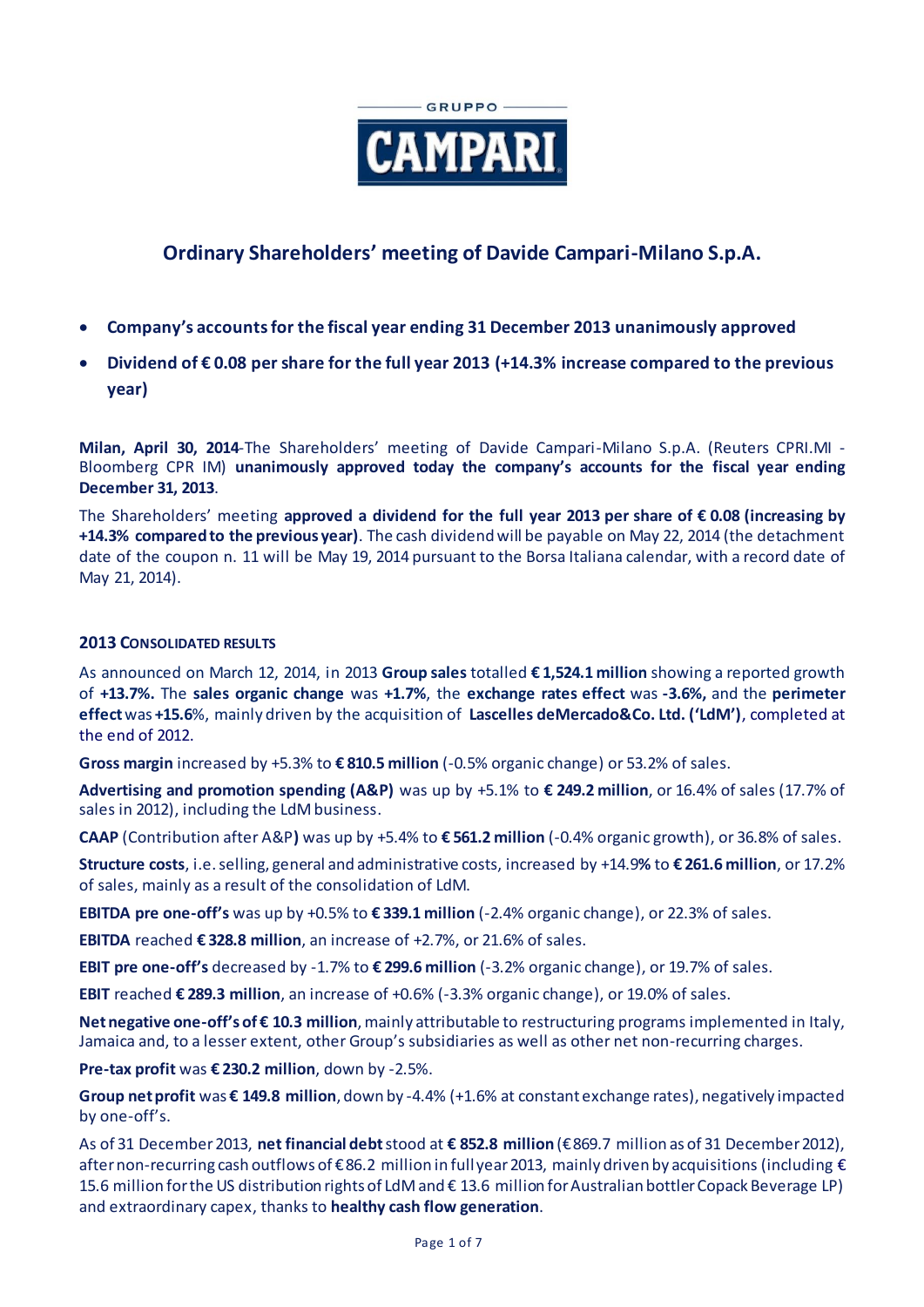### **OTHER RESOLUTIONS**

**Remuneration Report.** The Shareholders' meeting approved the Remuneration Report drawn up in accordance with article 123-ter, paragraph 6, of TUF.

**Stock options**. The Shareholders' meeting approved a stock option plan pursuant to article 114-bis of the Consolidated Law on Financial Intermediation and in accordance with the stock option master plan in effect.

**Own shares**. The Shareholders' meeting authorised the purchase and/or sale of own shares, mainly to be used to serve the stock option plans. The authorisation concerns the purchase, on one or more occasions, of ordinary shares of the Company at a nominal value of € 0.10. The shares acquired must not exceed the overall share capital limit pursuant to applicable law also taking into account the own shares already held by the Company. The Board of Directors is also authorised to sell, on one or more occasions, the total quantity of own shares held. The authorisation will remain valid until 30 June 2015. The unit price for the purchase and/or sale of own shares will not differ by more than 25% (whether upwards or downwards) from the weighted average price in the three stock market trading sessions prior to each transaction.

*The Executive responsible for preparing Davide Campari-Milano S.p.A.'s financial reports, Paolo Marchesini, certifies pursuant to article 154 bis, paragraph 2, of the Legislative Decree 58/1998 - that the accounting disclosures in this statement correspond to the accounting documents, ledgers and entries.* 

**FOR FURTHER INFORMATION**

**Chiara Garavini** Tel.: +39 02 6225 330 Email: [chiara.garavini@campari.com](mailto:chiara.garavini@campari.com)

**Jing He** Tel. +39 02 6225 832 Email:jing.he@campari.com

http://www.camparigroup.com/en/investor http://www.camparigroup.com/en http://www.youtube.com/campariofficial <https://twitter.com/GruppoCampari>

#### **Investor Relations Corporate Communications**

**Chiara Bressani** Tel. : +39 02 6225 206 Email[: chiara.bressani@campari.com](mailto:chiara.bressani@campari.com)

#### **Enrico Bocedi**

Tel.: +39 02 6225 680 Email: enrico.bocedi@campari.com

#### **ABOUT GRUPPO C[AMPARI](http://www.camparigroup.com/en/index.shtml)**

Davide Campari-Milano S.p.A., together with its affiliates ('Gruppo Campari'), is a major player in the global beverage sector, trading in **over 190 nations** around the world with leading positions in Europe and the Americas. The Group was founded in 1860 and today is **the sixth-largest player worldwide** in the premium spirits industry. The Group's portfolio, with over 50 brands, spans spirits, the core business, wines and soft drinks. Internationally -renowned brands include **[Aperol,](http://www.aperol.com/?http%3A//www.aperol.com/) [Appleton,](http://www.appletonestate.com/) [Campari,](http://www.campari.com/) [Cinzano,](http://www.cinzano.com/) [SKYY Vodka](http://www.skyy.com/) and [Wild Turkey](http://www.wildturkeybourbon.com.au/)**. Headquartered in Sesto San Giovanni, Italy, Campari owns 15 plants and 4 wineries worldwide and has its own distribution network in 17 countries. The Group employs over 4,000 people. The shares of the parent company, Davide Campari-Milano S.p.A. (Reuters CPRI.MI - Bloomberg CPR IM), are listed on the Italian Stock Exchange since 2001. For more information: [http://www.camparigroup.com](http://www.camparigroup.com/) Please enjoy our brands responsibly

**- Appendix to follow -**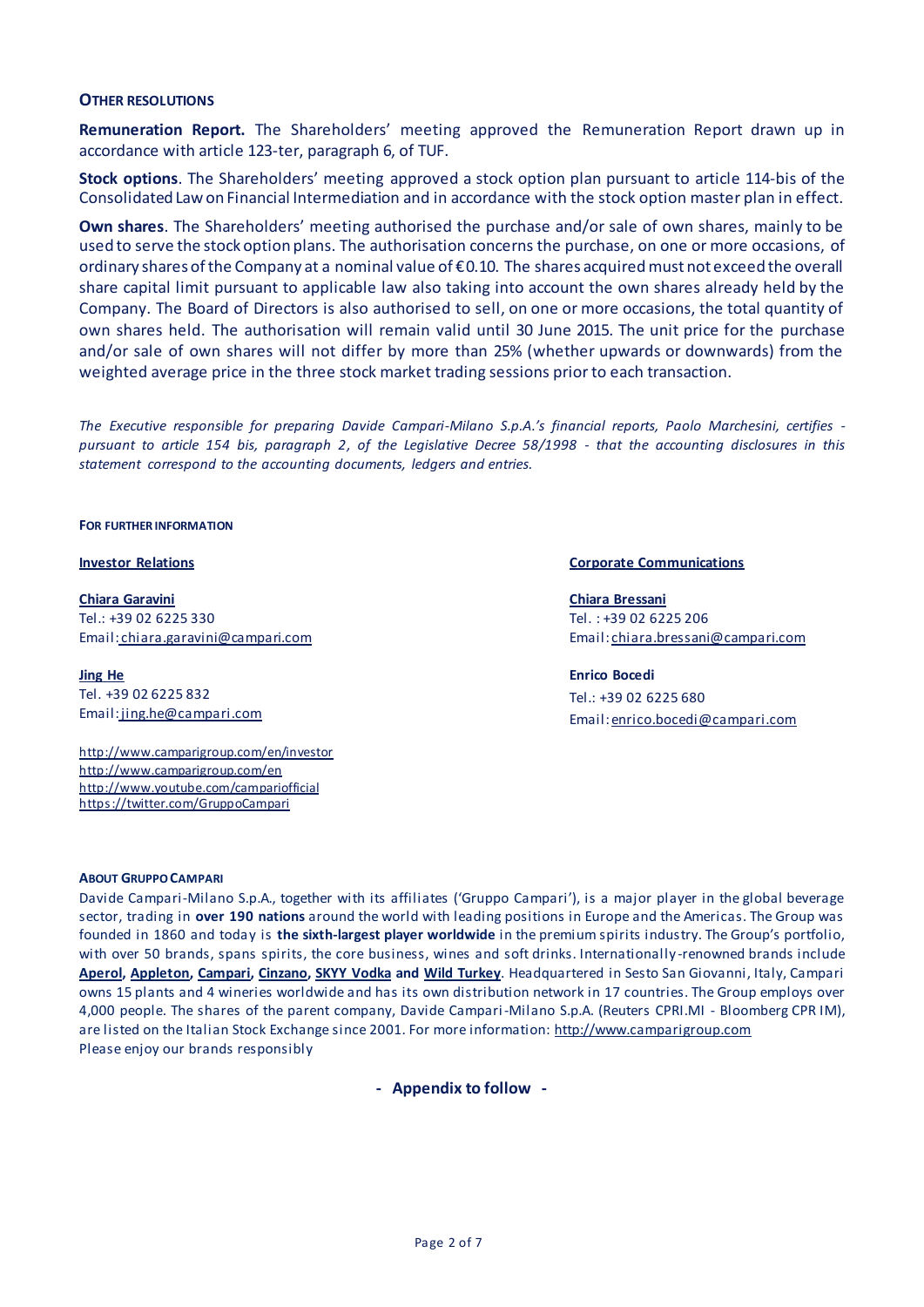### **GRUPPO CAMPARI**

#### **Consolidated net revenues by geographic area**

|                                 | 1 January-31 December 2013 |        | 1 January-31 December 2012 |        | %       |  |
|---------------------------------|----------------------------|--------|----------------------------|--------|---------|--|
|                                 | $\epsilon$ million         | %      | $\epsilon$ million         | %      | change  |  |
| Americas                        | 623.3                      | 40.9%  | 464.8                      | 34.7%  | 34.1%   |  |
| Italy                           | 376.4                      | 24.7%  | 391.1                      | 29.2%  | $-3.8%$ |  |
| Rest of Europe                  | 368.3                      | 24.2%  | 345.3                      | 25.8%  | 6.7%    |  |
| Rest of the world and duty free | 156.2                      | 10.2%  | 139.5                      | 10.4%  | 11.9%   |  |
| <b>Total</b>                    | 1.524.1                    | 100.0% | 1,340.8                    | 100.0% | 13.7%   |  |

| Breakdown of % change           | Total % change | Organic growth | <b>External growth</b> | <b>Exchange rate effect</b> |
|---------------------------------|----------------|----------------|------------------------|-----------------------------|
| Americas                        | 34.1%          | 6.3%           | 34.9%                  | $-7.1%$                     |
| Italy                           | $-3.8%$        | $-4.1%$        | 0.4%                   | 0.0%                        |
| Rest of Europe                  | 6.7%           | 3.1%           | 5.2%                   | $-1.7%$                     |
| Rest of the world and duty free | 11.9%          | $-1.1%$        | 19.8%                  | $-6.8%$                     |
| <b>Total</b>                    | 13.7%          | 1.7%           | 15.6%                  | $-3.6%$                     |

#### **EBIT before one-off's by geographic area**

|                                 | 1 January-31 December 2013 |        | 1 January-31 December 2012 |        | %       |
|---------------------------------|----------------------------|--------|----------------------------|--------|---------|
|                                 | $\epsilon$ million         | %      | $\epsilon$ million         | %      | change  |
| Americas                        | 104.1                      | 34.8%  | 102.5                      | 33.7%  | 1.6%    |
| Italy                           | 77.2                       | 25.7%  | 75.9                       | 24.9%  | 1.6%    |
| Rest of Europe                  | 82.8                       | 27.6%  | 90.8                       | 29.8%  | $-8.8%$ |
| Rest of the world and duty free | 35.5                       | 11.9%  | 35.4                       | 11.6%  | 0.3%    |
| <b>Total</b>                    | 299.6                      | 100.0% | 304.7                      | 100.0% | $-1.7%$ |

|                                 |                | <b>Organic</b> |                        |                             |
|---------------------------------|----------------|----------------|------------------------|-----------------------------|
| Breakdown of % change           | Total % change | growth         | <b>External growth</b> | <b>Exchange rate effect</b> |
| Americas                        | 1.6%           | 0.4%           | 5.0%                   | $-3.8%$                     |
| Italy                           | 1.6%           | 1.4%           | 0.2%                   | 0.0%                        |
| Rest of Europe                  | $-8.8%$        | $-9.1%$        | 2.6%                   | $-2.3%$                     |
| Rest of the world and duty free | 0.3%           | $-8.4%$        | 22.7%                  | $-14.1%$                    |
| <b>Total</b>                    | $-1.7%$        | $-3.2%$        | 5.2%                   | $-3.6%$                     |

#### **Consolidated net revenues by segment**

|                               |                    | 1 January-31 December 2013 |                    | 1 January-31 December 2012 |          |  |
|-------------------------------|--------------------|----------------------------|--------------------|----------------------------|----------|--|
|                               | $\epsilon$ million | %                          | $\epsilon$ million | %                          | change   |  |
| Spirits                       | 1,116.8            | 73.3%                      | 1,028.5            | 76.7%                      | 8.6%     |  |
| Wines                         | 227.5              | 14.9%                      | 196.4              | 14.6%                      | 15.8%    |  |
| Soft drinks                   | 88.8               | 5.8%                       | 99.5               | 7.4%                       | $-10.8%$ |  |
| Other revenues <sup>(1)</sup> | 91.0               | 6.0%                       | 16.4               | 1.2%                       | 454.9%   |  |
| <b>Total</b>                  | 1.524.1            | 100.0%                     | 1.340.8            | 100.0%                     | 13.7%    |  |

|                       |                       |                       |                        | <b>Exchange rate</b> |
|-----------------------|-----------------------|-----------------------|------------------------|----------------------|
| Breakdown of % change | <b>Total % change</b> | <b>Organic growth</b> | <b>External growth</b> | effect               |
| <b>Spirits</b>        | 8.6%                  | 1.6%                  | 10.7%                  | $-3.7%$              |
| Wines                 | 15.8%                 | 7.6%                  | 12.8%                  | $-4.6%$              |
| Soft drinks           | $-10.8%$              | $-11.3%$              | 0.6%                   | $-0.1%$              |
| Other revenues $(1)$  | 454.9%                | 13.3%                 | 449.0%                 | $-7.4%$              |
| <b>Total</b>          | 13.7%                 | 1.7%                  | 15.6%                  | $-3.6%$              |

(1) Include sales of finished products that do not fall into the product categories that represent the Group's core business (spirits, wines and soft drinks), totalling € 62.1 million; sales to third parties of raw materials and semi-finished goods, mainly new-production and aged liquid, totalling € 18.8 million; revenue from bottling activities carried out on behalf of third parties, totalling  $\epsilon$  10.1 million.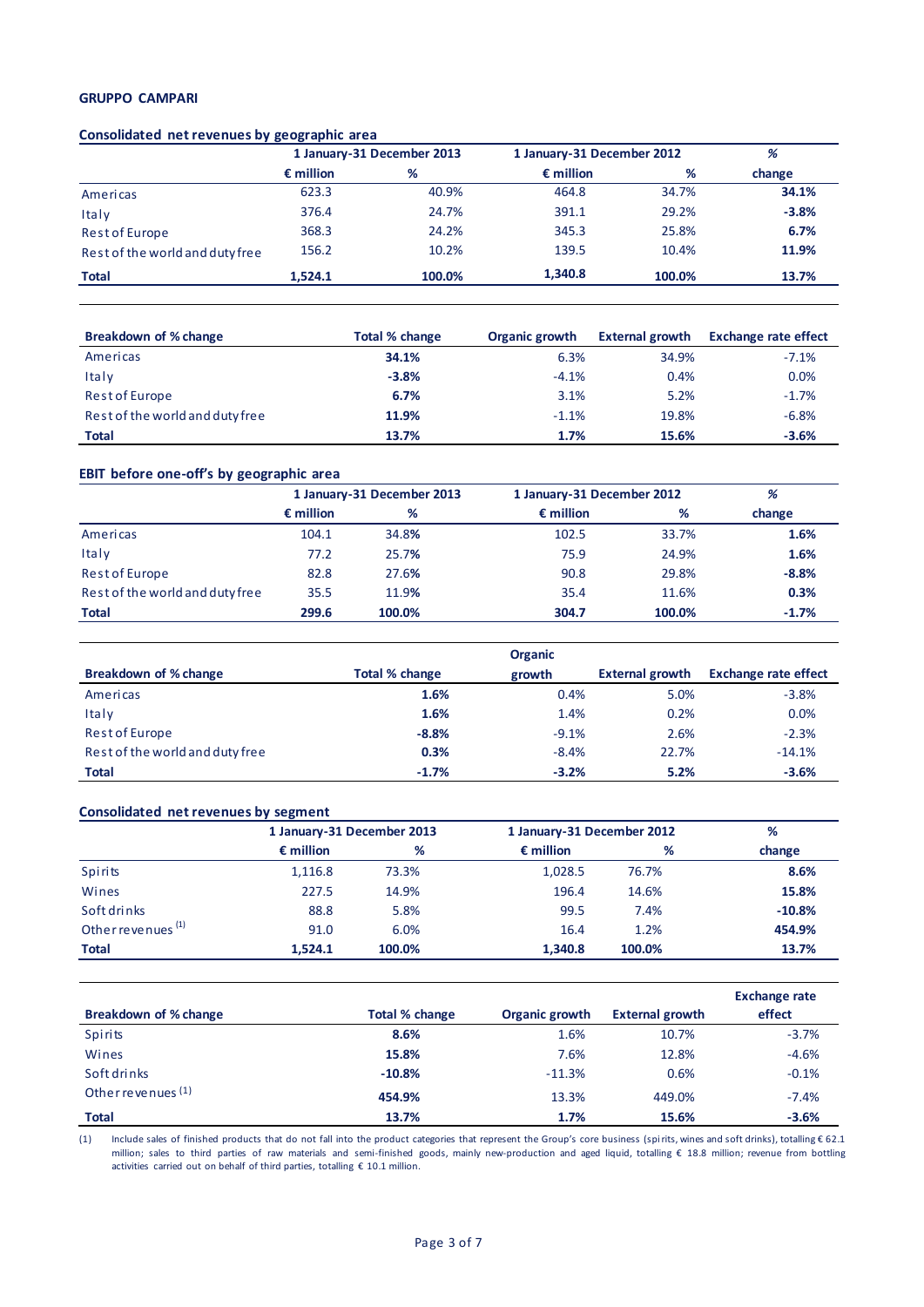#### **GRUPPO CAMPARI Consolidated income statement for FY 2013**

|                                            | 1 January-30 December 2013 |          | 1 January-30 December 2012 |          | %        |
|--------------------------------------------|----------------------------|----------|----------------------------|----------|----------|
|                                            | $\epsilon$ million         | %        | $\epsilon$ million         | %        | change   |
| Net sales $\overline{^{(1)}}$              | 1,524.1                    | 100.0%   | 1,340.8                    | 100.0%   | 13.7%    |
| Total cost of goods sold <sup>(2)</sup>    | (713.7)                    | $-46.8%$ | (571.3)                    | $-42.6%$ | 24.9%    |
| <b>Gross profit</b>                        | 810.5                      | 53.2%    | 769.5                      | 57.4%    | 5.3%     |
| Advertising and promotion                  | (249.2)                    | $-16.4%$ | (237.2)                    | $-17.7%$ | 5.1%     |
| <b>Contribution after A&amp;P</b>          | 561.2                      | 36.8%    | 532.3                      | 39.7%    | 5.4%     |
| $SG&A^{(3)}$                               | (261.6)                    | $-17.2%$ | (227.7)                    | $-17.0%$ | 14.9%    |
| <b>EBIT</b> before one-off's               | 299.6                      | 19.7%    | 304.7                      | 22.7%    | $-1.7%$  |
| One off's                                  | (10.3)                     | $-0.7%$  | (17.2)                     | $-1.3%$  | $-40.1%$ |
| <b>Operating profit = EBIT</b>             | 289.3                      | 19.0%    | 287.5                      | 21.4%    | 0.6%     |
| Net financing costs                        | (58.9)                     | $-3.9%$  | (48.7)                     | $-3.6%$  | 21.0%    |
| One off's financial expenses               | (0.2)                      | $-0.0%$  | (2.6)                      | $-0.2%$  |          |
| Income from associates                     | (0.2)                      | $-0.0%$  |                            |          |          |
| Put option                                 | 0.2                        | 0.0%     | (0.1)                      | $-0.0%$  |          |
| Profit before taxes and minority interests | 230.2                      | 15.1%    | 236.2                      | 17.6%    | $-2.5%$  |
| Taxes                                      | (79.8)                     | $-5.2%$  | (79.0)                     | $-5.9%$  | 1.1%     |
| Net profit                                 | 150.4                      | 9.9%     | 157.2                      | 11.7%    | $-4.3%$  |
| Minority interests                         | (0.6)                      | $-0.0%$  | (0.5)                      | $-0.0%$  |          |
| Group net profit                           | 149.8                      | 9.8%     | 156.7                      | 11.7%    | $-4.4%$  |
| Depreciation and amortisation              | (39.5)                     | $-2.6%$  | (32.7)                     | $-2.4%$  | 20.7%    |
| <b>EBITDA before one-off's</b>             | 339.1                      | 22.3%    | 337.4                      | 25.2%    | 0.5%     |
| <b>EBITDA</b>                              | 328.8                      | 21.6%    | 320.2                      | 23.9%    | 2.7%     |

(1) Net of discounts and excise duties.

(2) Includes cost of material, production and logistics costs.

(3) Includes selling. general and administrative costs.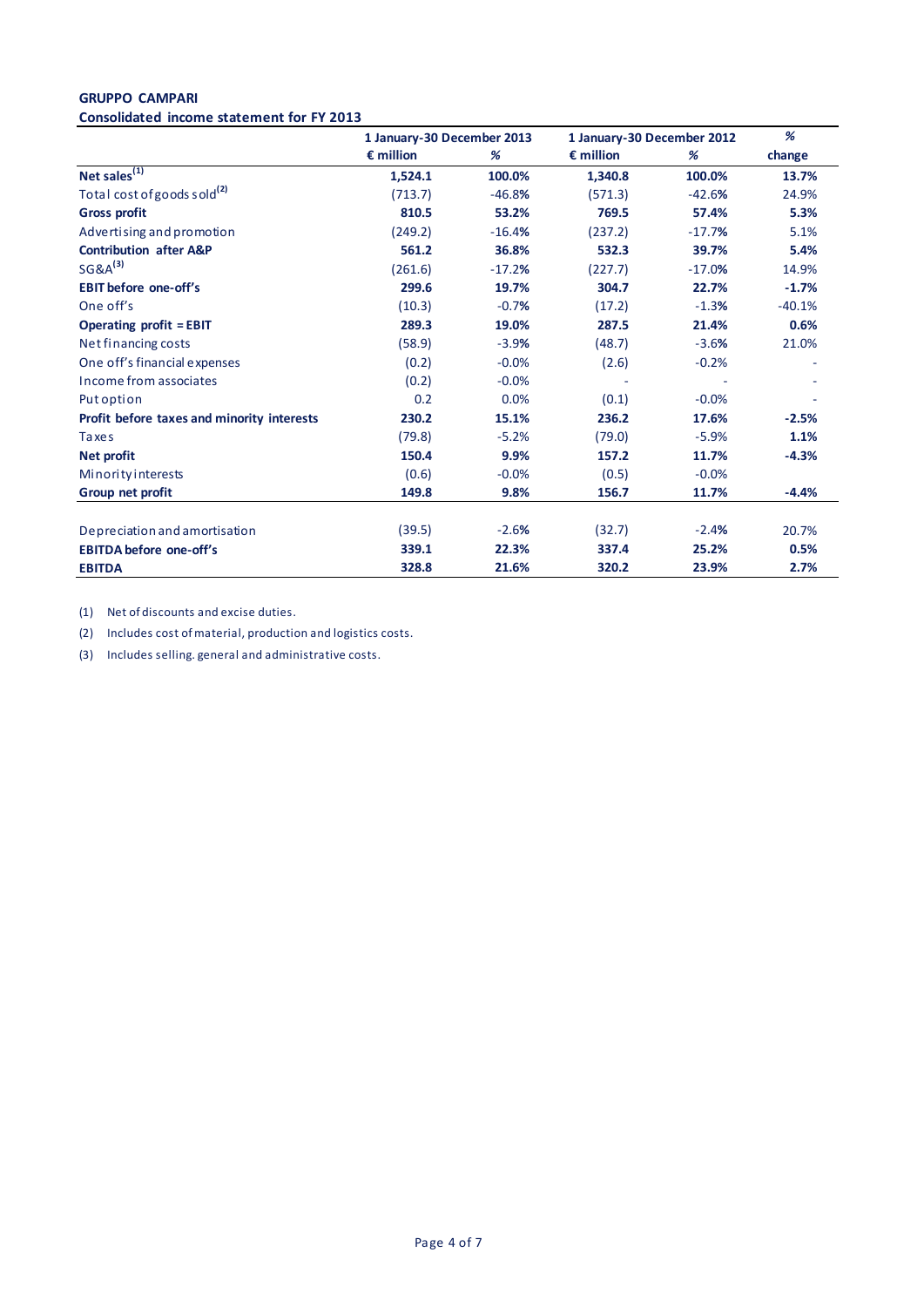# **GRUPPO CAMPARI**

# **Consolidated balance sheet**

|                                            | 31 December 2013   | 31 December 2012   |
|--------------------------------------------|--------------------|--------------------|
|                                            | $\epsilon$ million | $\epsilon$ million |
| <b>ASSETS</b>                              |                    |                    |
| <b>Non-current assets</b>                  |                    |                    |
| Net tangible fixed assets                  | 396.6              | 388.7              |
| <b>Biological assets</b>                   | 17.3               | 17.2               |
| Property                                   | 0.5                | 1.2                |
| Goodwill and trademarks                    | 1,556.4            | 1,643.5            |
| Intangible assets                          | 26.0               | 20.5               |
| Interests in associates                    | 0.9                | 1.1                |
| Pre-paid taxes                             | 12.4               | 11.5               |
| Other non-current assets                   | 33.7               | 39.7               |
| <b>Total non-current assets</b>            | 2,043.7            | 2,123.4            |
| <b>Current assets</b>                      |                    |                    |
| Inventories                                | 442.6              | 434.1              |
| Current biological assets                  | 4.5                | 4.9                |
| Trade receivables                          | 288.5              | 311.9              |
| Financial receivables                      | 31.5               | 42.4               |
| Cash and cash equivalents                  | 444.2              | 442.5              |
| Receivables for income taxes               | 17.0               | 9.5                |
| Other receivables                          | 29.4               | 33.1               |
| <b>Total current assets</b>                | 1,257.8            | 1,278.4            |
| Non-current assets for sale                | 1.0                | 1.0                |
| <b>Total assets</b>                        | 3,302.5            | 3,402.8            |
| LIABILITIES AND SHAREHOLDERS' EQUITY       |                    |                    |
| Shareholders' equity                       |                    |                    |
| Share capital                              | 58.1               | 58.1               |
| <b>Reserves</b>                            | 1,333.6            | 1,370.8            |
| Group's shareholders' equity               | 1,391.6            | 1,428.9            |
| Minority interests                         | 4.5                | 4.2                |
| Total shareholders' equity                 | 1,396.1            | 1,433.1            |
| <b>Non-current liabilities</b>             |                    |                    |
| <b>Bonds</b>                               | 1,127.0            | 1,178.2            |
| Other non-current financial payables       | 48.7               | 35.2               |
| Staff severance funds                      | 8.6                | 13.0               |
| Risks funds                                | 32.4               | 30.6               |
| Deferred tax                               | 204.7              | 193.6              |
| <b>Total non-current liabilities</b>       | 1,421.4            | 1,450.5            |
| <b>Current liabilities</b>                 |                    |                    |
| Short term debt banks                      | 122.3              | 121.0              |
| Other financial payables                   | 44.4               | 34.9               |
| Trade payables                             | 198.1              | 211.0              |
| Payables for taxes                         | 7.2                | 16.3               |
| Other current liabilities                  | 113.1              | 136.0              |
| <b>Total current liabilities</b>           | 485.0              | 519.2              |
| Total liabilities and shareholders' equity | 3,302.5            | 3,402.8            |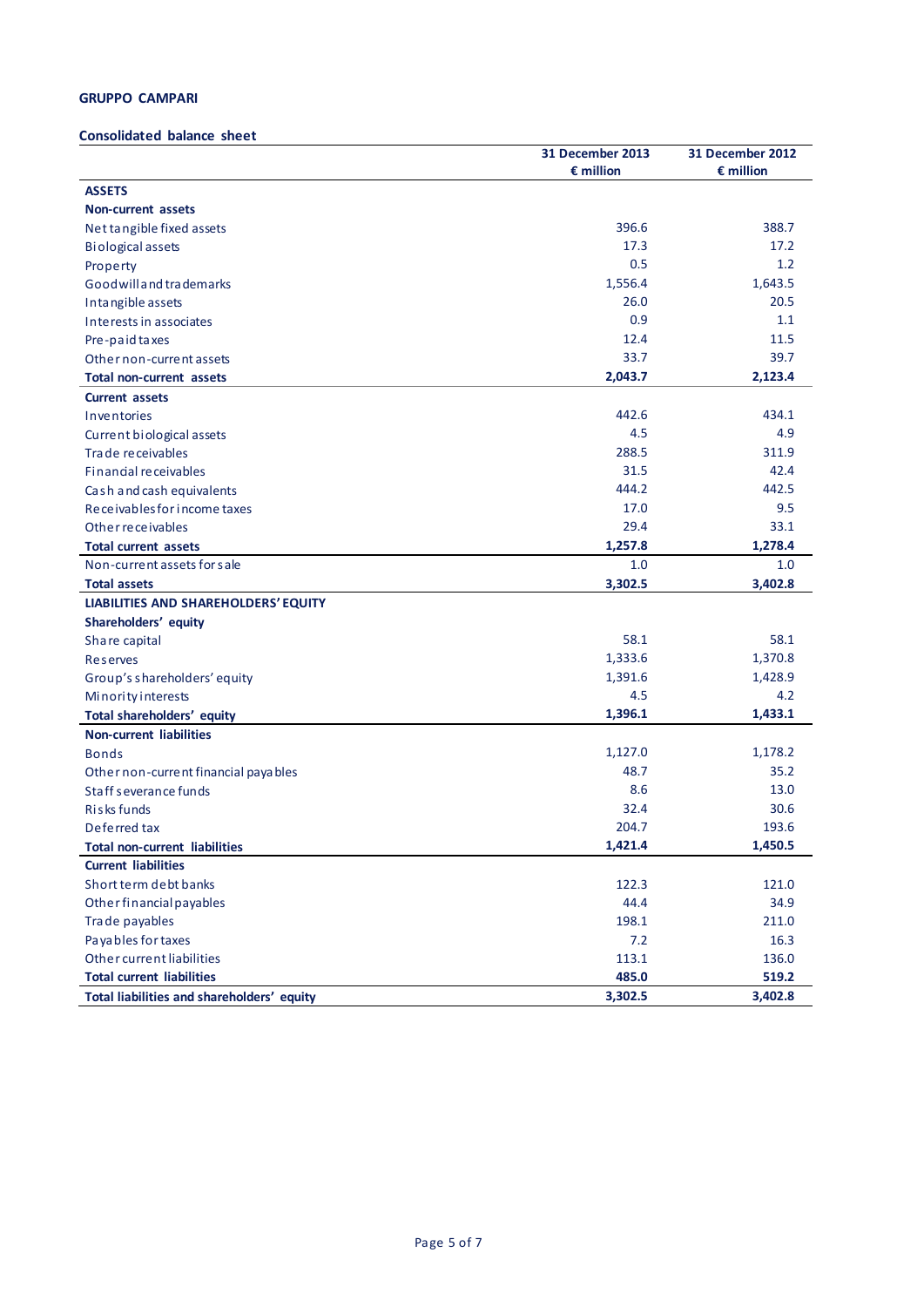# **GRUPPO CAMPARI**

#### **Consolidated cash flow statement**

|                                                                      | 31 December 2013   | 31 December 2012   |
|----------------------------------------------------------------------|--------------------|--------------------|
|                                                                      | $\epsilon$ million | $\epsilon$ million |
| <b>EBIT</b>                                                          | 289.3              | 287.5              |
| Amortisation and depreciation                                        | 39.5               | 32.7               |
| Other changes in non-cashitems                                       | 7.5                | 11.4               |
| Change in non-financial assets and payables                          | (4.0)              | 3.4                |
| Taxes on income paid                                                 | (75.8)             | (88.2)             |
| Cash flow from operating activities                                  |                    |                    |
| before change in operating working capital                           | 256.6              | 246.9              |
| Net change in operating working capital                              | (36.0)             | (22.5)             |
| Cash flow from operating activities                                  | 220.6              | 224.3              |
| Net interest paid                                                    | (55.9)             | (52.7)             |
| Cash flow from investing activities                                  | (58.9)             | (45.2)             |
| <b>Free cash flow</b>                                                | 105.9              | 126.4              |
| Acquisitions                                                         | (29.0)             | (317.3)            |
| <b>Other changes</b>                                                 | (25.2)             | (13.6)             |
| Dividends paid                                                       | (39.8)             | (40.5)             |
| Cash flow from other activities                                      | (94.0)             | (371.4)            |
| Exchange rate differences and other movements                        | (0.2)              | 14.2               |
| Change in net financial position as a result of operating activities | 11.7               | (230.9)            |
|                                                                      |                    |                    |
| Future exercise for put options and payment of earn outs             | 5.3                | (2.3)              |
| Change in net financial position                                     | 16.9               | (233.1)            |
| Net financial position at start of period                            | (869.7)            | (636.6)            |
| Net financial position at end of period                              | (852.8)            | (869.7)            |